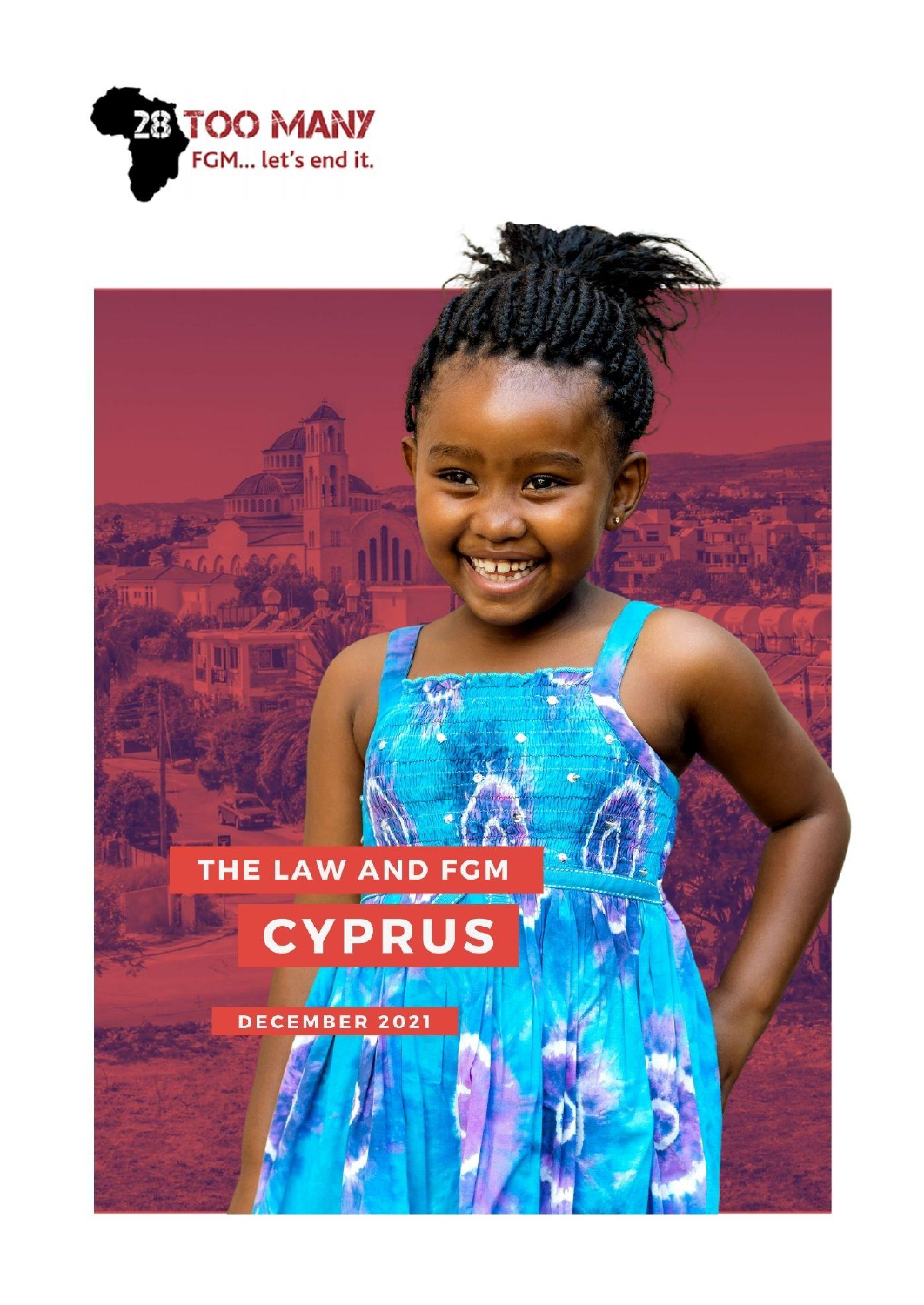# **National Legal Framework**

## **Overview of National Legal Framework in Cyprus**

#### *National legislation:*

|   | Specific law/provision criminalising FGM                                   |
|---|----------------------------------------------------------------------------|
|   | Provides a definition of FGM                                               |
|   | Criminalises the performance of FGM                                        |
|   | Criminalises the procurement, arrangement and/or assistance of acts of FGM |
| X | Obligation to report incidents of FGM to the authorities                   |
|   | Criminalises the participation of medical professionals in acts of FGM     |
|   | Extraterritorial application regardless of double criminality              |

# **Introduction**

Cyprus is a country in the eastern Mediterranean Sea with an estimated population of 890,000. <sup>1</sup> Cyprus is a unitary republic with a parliamentary democracy. It has a common-law legal system.

### **FGM Prevalence**

A 2016 study published in the *European Journal of Contraception and Reproductive Health Care* estimates that there are 1,301 women and girls who have undergone female genital mutilation (*FGM*) living in Cyprus.<sup>2</sup> The European Institute for Gender Equality has estimated that, currently, 91 to 129 girls up to the age of 18 are at risk of undergoing FGM. The girls mostly originate from Egypt, Sudan, Iraq and Ethiopia.<sup>3</sup>

# **National Legal Framework**

#### **General Law**

FGM is criminalised in Cyprus under a specific provision in general criminal law that entered into force in 2003. **Article 233A(1) of the Cyprus Criminal Code Cap.154** (the *Criminal Code*) criminalises committing FGM as well as aiding, abetting, advising or causing another person to commit FGM on a women. **Article 233A(3)** specifies that consent of the victim does not constitute a defence or mitigating factor.

#### **Definition of FGM**

**Article 233A(1)(a)** defines FGM as to cut, or in any way mutilate, all or part of the labia majora or labia minora of the vulva or the clitoris.

**Article 233A(2)** prescribes that those acts are not considered FGM (an offence) when such procedure is necessary, whether conducted for a woman's health or conducted on a woman who is at any stage of labour or after labour, or related to labour, provided that such procedure is conducted following the opinion of two other medical practitioners.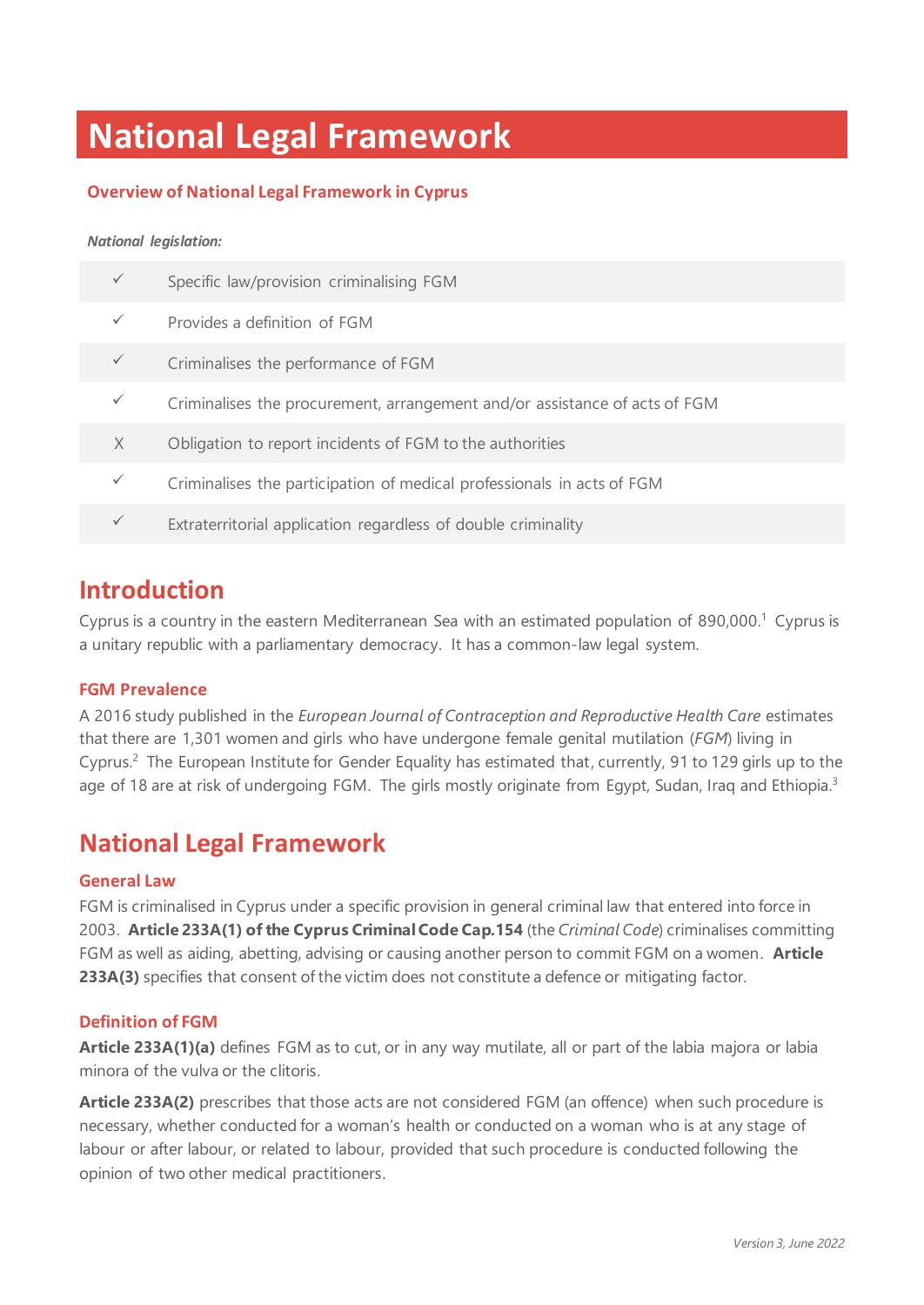### **Women and Girls of All Ages**

**Article 233A** does not contain a restriction on the age of the victim; therefore, it is implied that FGM has been criminalised in Cyprus for women of all ages.

#### **Procuring, Aiding and Abetting**

Procuring, aiding and abetting FGM are criminalised in Cyprus under **Article 233A(1)(b) of the Criminal Code**. **Article 233A(1)(b)** prescribes that it is an offence to aid, abet, advise or cause a third person to perform any of the acts described in **Article 233A(1)(a)** on the body of a woman.

#### **Allowing the Use of Premises**

Allowing the use of premises for the commission of FGM is not specifically and/or explicitly criminalised in Cyprus under the Criminal Code. However, allowing the use of premises could qualify as 'aiding' under **Article 233A(1)(b)**.

### **Providing or Possessing Tools**

Providing (specific) tools for the purpose of FGM is not specifically and/or explicitly criminalised in Cyprus under the Criminal Code. However, it is very likely that providing (specific) tools for the purpose of FGM would qualify as assisting a third person to perform FGM on the body of a woman under Article 233A(1)(b).

Possessing (specific) tools for the purpose of FGM has not been criminalised in Cyprus. **Article 233A** does not mention possessing tools (specifically) for FGM as being an offence, nor does it criminalise preparing for or attempting FGM. The Criminal Code does not contain general provisions on attempting an offence or preparing an offence.

#### **Failure to Report FGM**

Failing to report FGM has not been criminalised in Cyprus. There is no general provision on failing to report an offence in Cypriot criminal law, and failing to report FGM is not mentioned in **Article 233A**.

#### **Medicalised FGM**

Medicalised FGM is criminalised in Cyprus under **Article 233A(1)** in that it prohibits any person from proceeding with FGM. However, there are no additional provisions specifically on medicalised FGM.

**Article 233A(2)** does, nonetheless, provide a medical exception to FGM. For this medical exception to apply, such a procedure should be necessary, whether conducted for a woman's health or conducted on a woman who is at any stage of labour or after labour, or related to labour, provided that such procedure is conducted following the opinion of two other medical practitioners. It is not clear what circumstances should render FGM necessary for a woman's health.

### **Extraterritoriality**

**The Cypriot Criminal Code** extends extraterritorial application to the commission of FGM abroad. **Article** 233A(4) prescribes that Cypriot courts shall have jurisdiction for an offence committed by a citizen or non-citizen of the Republic of Cyprus, within or outside the territory of the Republic of Cyprus.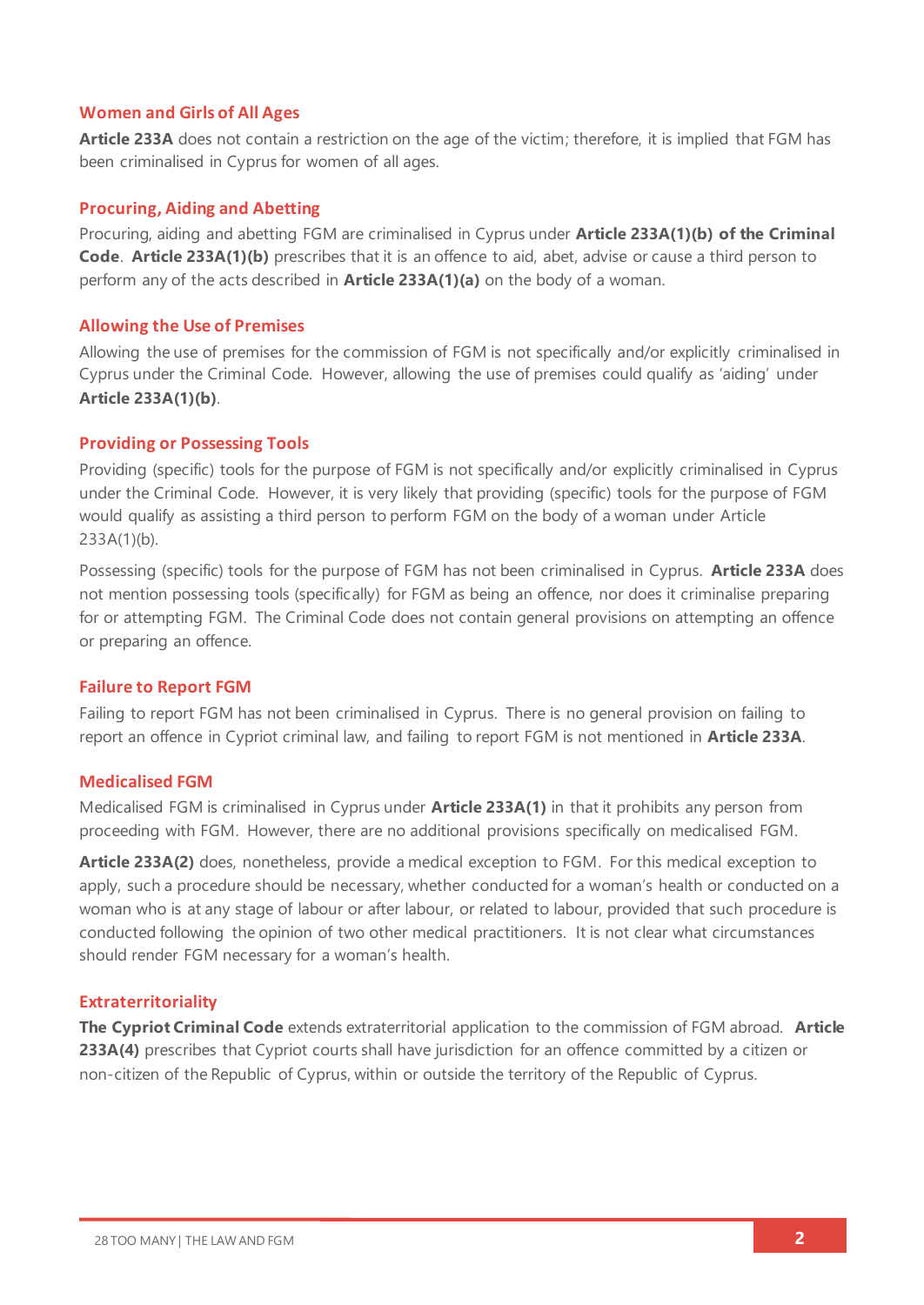# **Penalties**

There are penalties for either committing FGM or assisting, inducing, advising or causing a third person to perform FGM in Cyprus. **Article 233A(5)** prescribes that the offences described in **Article 233(1)** shall be punishable by a *maximum sentence of five years' imprisonment*.

# **Protection**

## **Protecting Uncut Girls and Women**

There are general child-protection laws that cover uncut girls. **Article 63(1)(a) of the Law on Children Cap. 32** (the *Law on Children*) defines a child in need of care and protection as, *inter alia*, a child who, having a parent or guardian not exercising proper care, is ill-treated in a manner likely to cause unnecessary suffering or injury to health. **Article 63(1)(b)** also includes a child on whom are inflicted any of the offences mentioned in the Schedule of the law (which includes, *inter alia*, any other offence involving bodily injury to a child). Therefore, it could be the case that FGM falls within the scope of bodily injury to a child.

**Article 64(1) of the Law on Children** prescribes that a Juvenile Court, if satisfied that the child is indeed in need of care and protection, may order several measures to ensure this. In the case of an uncut girl at risk of FGM, the most relevant are:

- placing the girl out of the home by committing the girl to the care of a fit person, whether a relative or not, who is willing to care for her (**Article 64(1)(b)**); and
- placing the girl, for a specified period not exceeding three years, under the supervision of a welfare officer or probation officer (**Article 64(1)(d)**).

**Article 64(2) of the Law on Children** prescribes that the chief welfare officer or any other welfare officer or any police officer, having reasonable grounds for believing that a child is in need of care or protection, may bring the child before a Juvenile Court. The chief welfare officer must bring before a Juvenile Court any child that appears to him to be in need of care and protection, unless he believes this may be even more detrimental to the interests of a child.

Under **Article 68(1) of the Law on Children**, a child who is to be brought before a Juvenile Court may be removed from home and taken to a place of safety by a welfare officer, police officer or any other person duly authorised by the Juvenile Court.

There are no specific or general laws protecting uncut women, aside from general criminal law.

# **Implementation of The Law**

## **Court Cases**

There are no Cypriot court cases in relation to FGM known to 28 Too Many.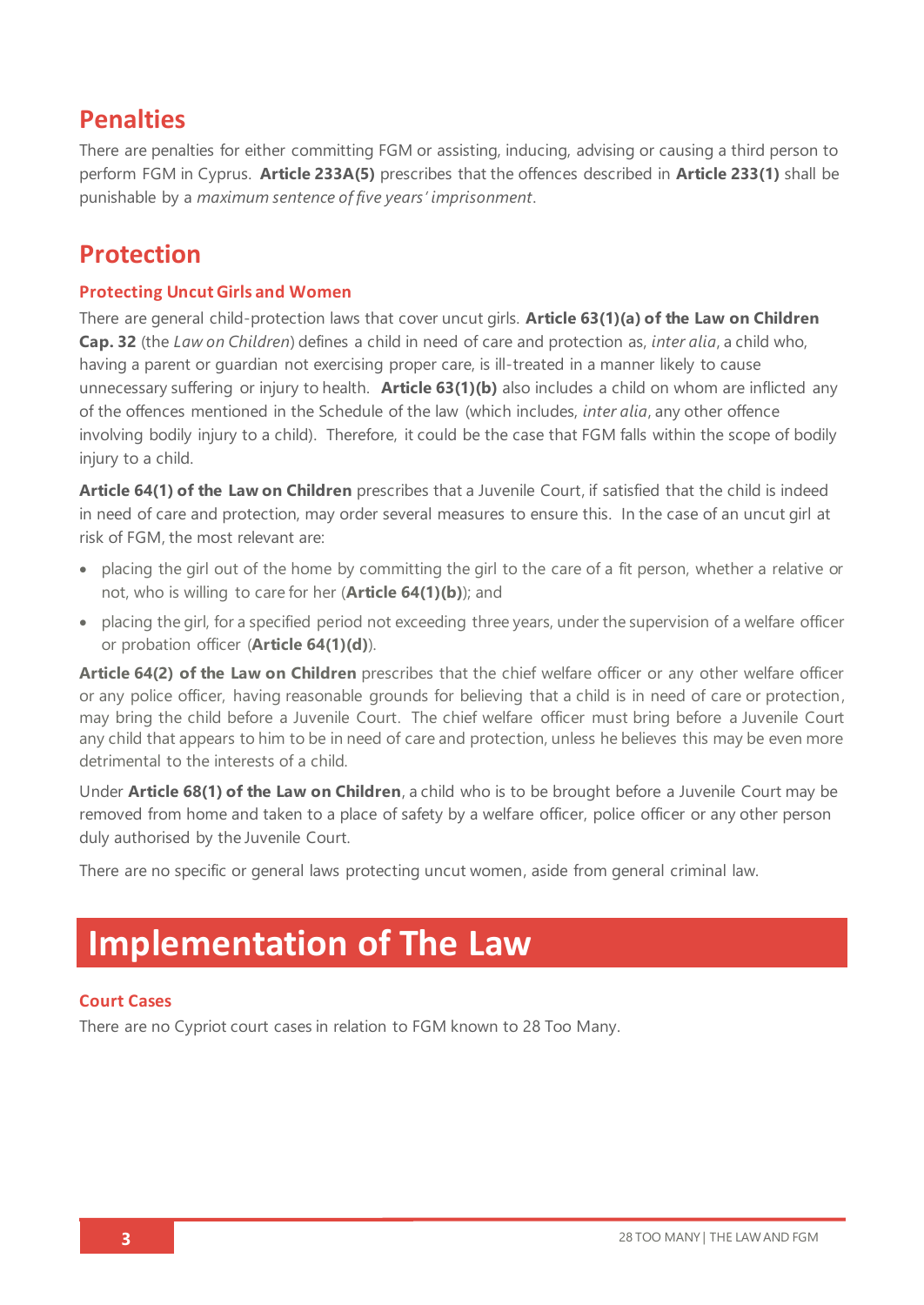# **Conclusions and Recommendations**

## **Conclusions**

FGM is criminalised in Cyprus under a specific provision in general criminal law, **Article 233A of the Criminal Code**. The definition of 'FGM' maintained in the law seems to cover all **types of FGM** and is in line with the WHO's definition. **Medicalised FGM** is likely to be covered by the general criminality of FGM, unless is it performed under specific conditions as set out in Article 233A(2).

**Procuring, aiding and abetting FGM** are criminalised in Cyprus under Article 233A.

We have not encountered a provision that contains an **obligation to report** FGM, nor is the failure to report criminal in Cyprus.

The Criminal Code extends **extraterritorial application** of Cypriot criminal law to the performance of FGM abroad, regardless of double criminality and irrespective of the nationality or residential status of the perpetrator or victim.

### **Recommendations**

We recommend that Cyprus amend the definition of 'FGM' maintained in the law to fully correspond to the definition of FGM given by the WHO and to specify that it applies to women and girls of all ages.

We also recommend that Cyprus instate an obligation for (at least) relevant professionals and institutions to report cases where FGM has been committed and cases where there are reasonable grounds to believe that FGM may be committed imminently.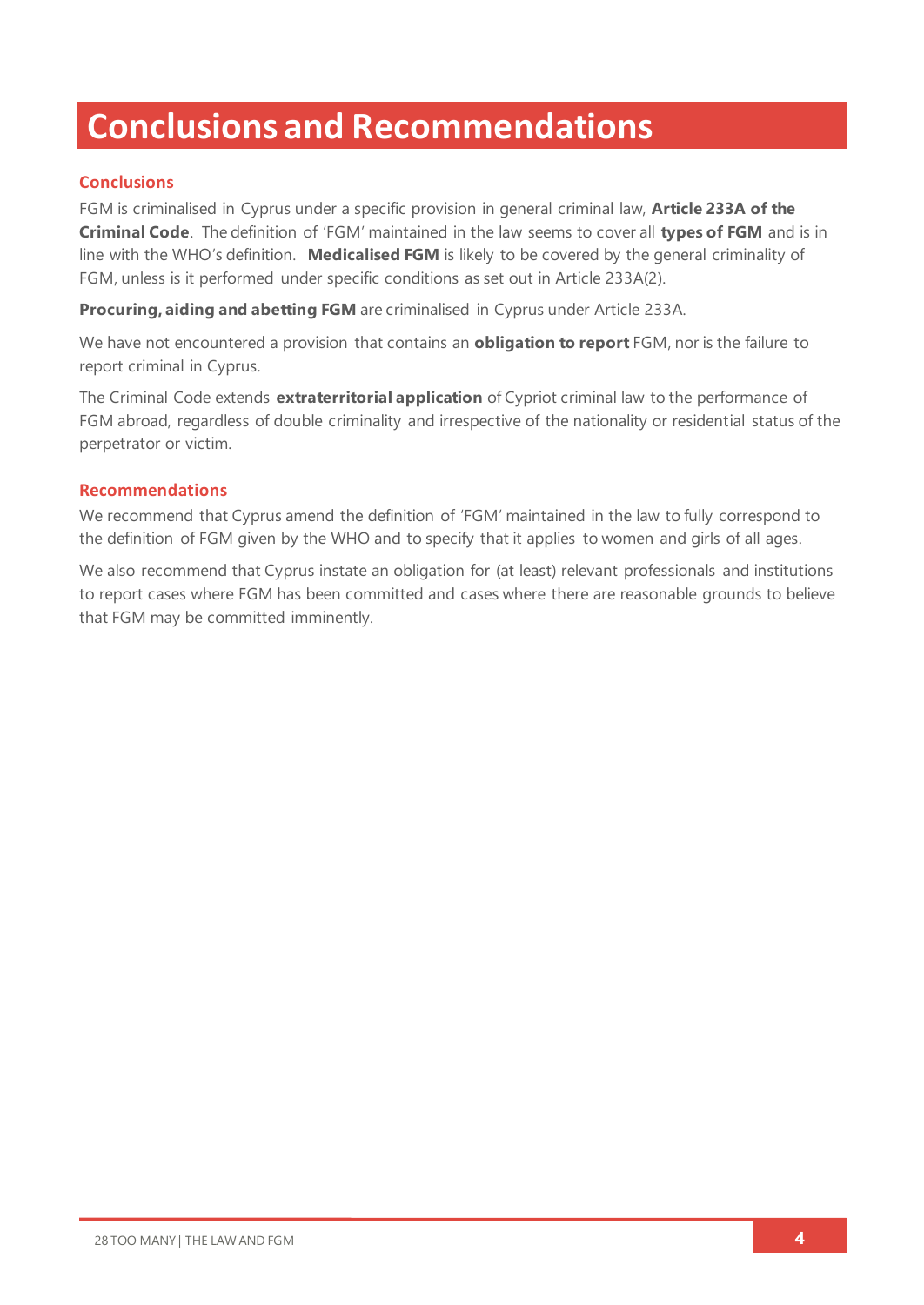# **Appendix I: International and Regional Treaties**

| <b>CYPRUS</b>                                                                                                    | <b>Signed</b>        | Ratified/<br><b>Acceded</b> | <b>Reservations on</b><br>reporting? |  |
|------------------------------------------------------------------------------------------------------------------|----------------------|-----------------------------|--------------------------------------|--|
| <b>International</b>                                                                                             |                      |                             |                                      |  |
| <b>International Covenant on Civil &amp; Political Rights</b><br>$(1966)$ $(ICCPR)^4$                            | $\checkmark$<br>1966 | $\checkmark$<br>1969        | <b>No</b>                            |  |
| <b>International Covenant on Economic, Social &amp;</b><br>Cultural Rights (1966) (ICESCR) <sup>5</sup>          | $\checkmark$<br>1967 | $\checkmark$<br>1969        | No                                   |  |
| <b>Convention on the Elimination of All forms of</b><br>Discrimination Against Women (1979) (CEDAW) <sup>6</sup> | $\times$             | $\checkmark$<br>1985        | No                                   |  |
| Convention on the Rights of the Child (1989) (CRC) <sup>7</sup>                                                  | $\checkmark$<br>1990 | $\checkmark$<br>1991        | No                                   |  |
| <b>Regional</b>                                                                                                  |                      |                             |                                      |  |
| <b>Istanbul Convention</b> <sup>8</sup>                                                                          | $\checkmark$<br>2015 | $\checkmark$<br>2017        | Yes*                                 |  |
| <b>European Convention on Human Rights<sup>9</sup></b>                                                           | $\checkmark$<br>1961 | $\checkmark$<br>1962        | No                                   |  |

*\* In accordance with Article 78, paragraph 2, of the Convention, the Republic of Cyprus reserves the right not to apply the provisions laid down in:*

- *(a) Article 30, paragraph 2;*
- *(b) Article 44, paragraphs 1.e, 3 and 4;*
- *(c) Article 59.*

**'Signed'**: a treaty is signed by countries following negotiation and agreement of its contents.

**'Ratified'**: once signed, most treaties and conventions must be ratified (i.e. approved through the standard national legislative procedure) to be legally effective in that country.

**'Acceded'**: when a country ratifies a treaty that has already been negotiated by other states.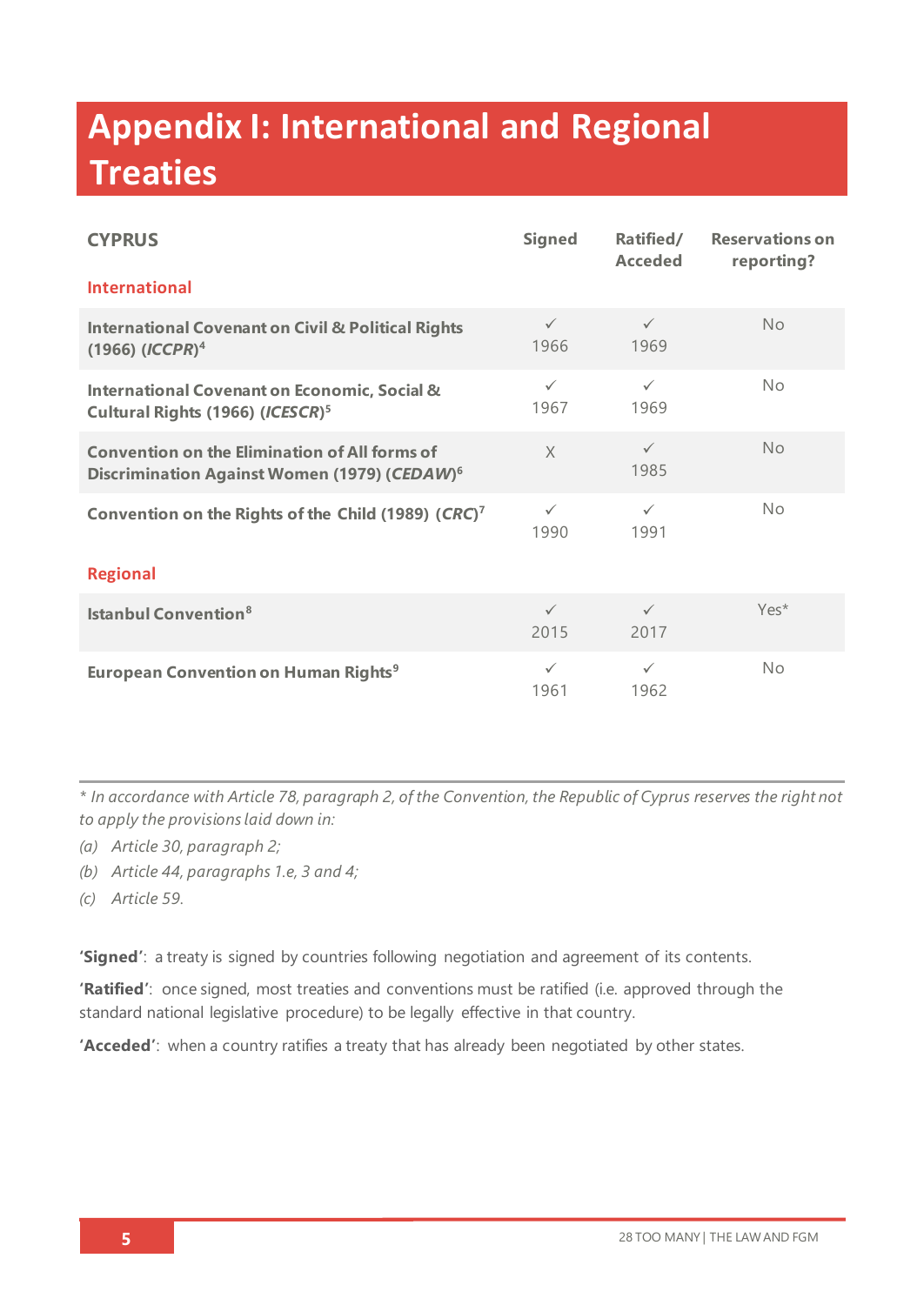# **Appendix II: National Laws**

# **Criminal Code**

## **Art. 233A**

- (1) Τηρουμένων των διατάξεων του εδαφίου (2) συνιστά αδίκημα από οποιοδήποτε πρόσωπο-
	- (α) Η περικοπή, ή ο με οποιοδήποτε τρόπο ακρωτηριασμός ολόκληρου ή μέρους του μεγάλου χείλους (labia majora) ή του μικρού χείλους (labia minora) του αιδοίου ή της κλειτορίδας γυναίκας· ή
	- (β) η βοήθεια, προτροπή, συμβουλή ή πρόκληση της εκτέλεσης από τρίτο πρόσωπο, οποιασδήποτε από αυτές τις πράξεις στο σώμα γυναίκας.
- (2) Οι πράξεις που καθορίζονται στο εδάφιο (1) δε συνιστούν αδίκημα αν εκτελεσθούν από ιατρό και η εκτέλεσή τους είναι αναγκαία, είτε για τη φυσική υγεία της γυναίκας, στην οποία εκτελούνται, είτε εκτελούνται σε γυναίκα που βρίσκεται σε οποιοδήποτε στάδιο τοκετού, ή μετά από αυτό, και σχετίζονται με τον τοκετό:

Νοείται ότι οι πιο πάνω πράξεις εκτελούνται μόνον κατόπιν γνωμάτευσης δύο άλλων ιατρών.

- (3) Συγκατάθεση εκ μέρους της γυναίκας στην οποία εκτελούνται οι πράξεις που καθορίζονται στο εδάφιο (1) δεν συνιστά υπεράσπιση, ούτε ελαφρυντικό στην επιμέτρηση της ποινής.
- (4) Ανεξάρτητα από τις πρόνοιες του άρθρου 5 του Νόμου, τα Δικαστήρια της Δημοκρατίας έχουν αρμοδιότητα να εκδικάζουν αδίκημα, κατά παράβαση των διατάξεων του παρόντος άρθρου, που διαπράττεται από πολίτη ή μη της Δημοκρατίας και διαπράττεται εντός ή εκτός της Δημοκρατίας.
- (5) Αδικήματα που διαπράττονται κατά παράβαση των διατάξεων του παρόντος άρθρου, τιμωρούνται με φυλάκιση μέχρι πέντε έτη.
- (6) Για τους σκοπούς του παρόντος άρθρου «ιατρός» σημαίνει ιατρό εγγεγραμμένο δυνάμει του περί Εγγραφής Ιατρών Νόμου.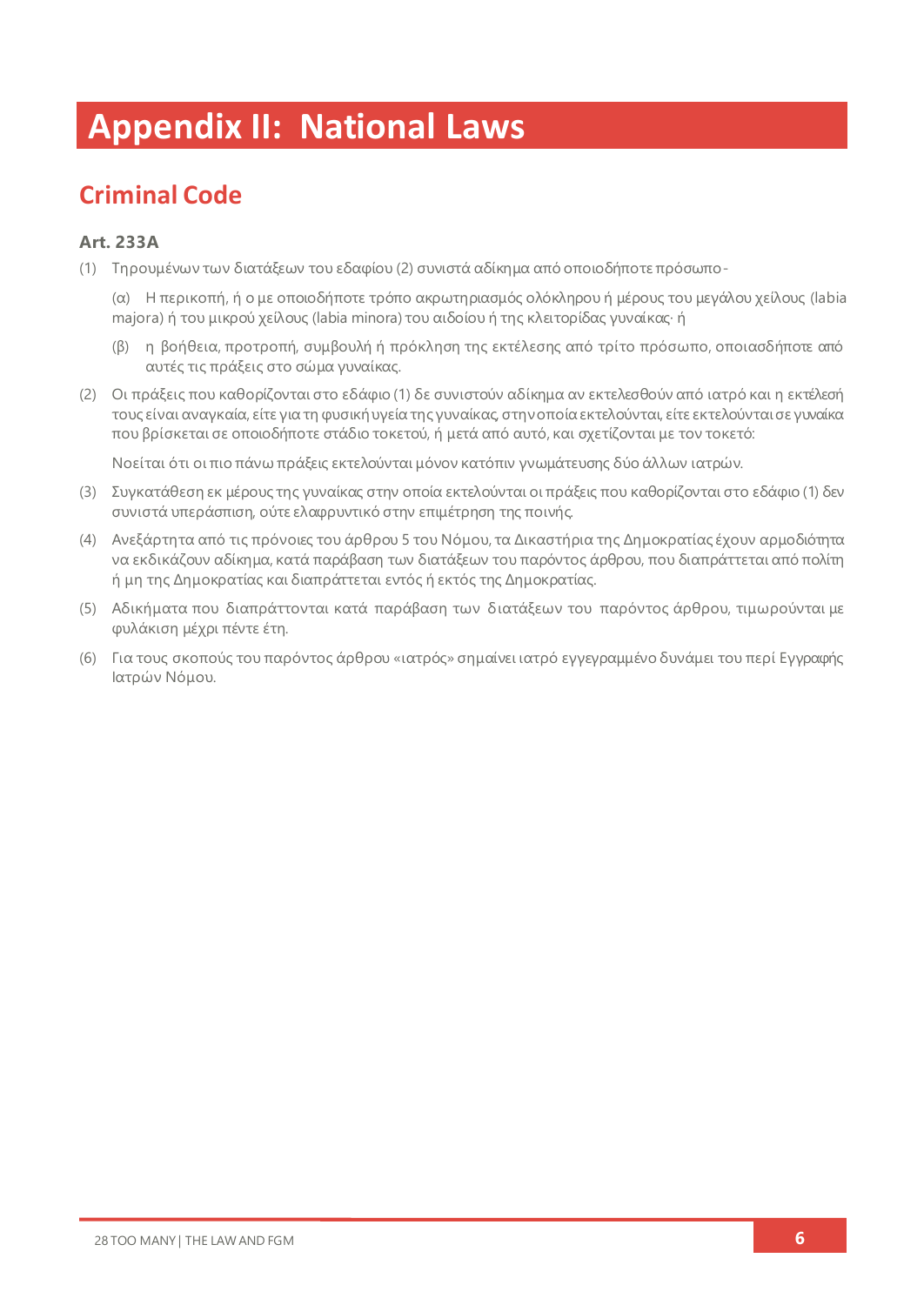# **Law on Children**

## **Art. 63**

- (1) For the purposes of this Part a child in need of care or protection means a person under the age of sixteen years who is–
- (a) a child who having no parent or guardian or a parent or guardian unfit to exercise care and guardianship, or not exercising proper care or guardianship, is either falling into bad associations, or exposed to moral danger or beyond control or is ill-treated or neglected in a manner likely to cause him unnecessary suffering or injury to health; or
- (b) a child who–

(i) being a person in respect of whom any of the offences mentioned in the Schedule to this Law has been committed; or

- (ii) being a member of the same household as a child in respect of whom such an offence has been committed; or
- (iii) being a member of the same household as a person who has been convicted of such an offence in respect of a child; or
- (iv) being a female member of a household whereof a member has been convicted of incest against another female member of that household, requires care or protection.
- (2) For the purposes of this section the fact that a child under the age of sixteen years is found destitute, or is found wandering without any settled place of abode and without visible means of subsistence, or is found begging or receiving alms (whether or not there is any pretence of singing, playing, performing or offering anything for sale), or is found loitering for the purpose of so begging or receiving alms, shall without prejudice to the generality of the provisions of paragraph (a) of subsection (1) be evidence that he is exposed to moral danger.
- (3) It shall be the duty of the Director if he is satisfied that a person legally liable for the care and maintenance of any child or children under the age of sixteen years intends to leave Cyprus without taking such child or children with him to object to the Administrative Secretary against the grant of passport facilities until the person concerned has satisfied the Director that the child or children are not likely before they reach the age of sixteen years to become a charge on public funds or to be exposed to moral danger or neglect by reason of lack of care and maintenance.
- (4) The Administrative Secretary on receipt of such objection shall, if he thinks the objection reasonable, refuse passport facilities and notify the applicant of the Director's objections.
- (5) At any time when the reasons for an objection no longer apply the Director shall advise the Administrative Secretary accordingly and will also be responsible for providing written information to the applicant that the objection is withdrawn.

### **Art. 64**

- (1) If a Juvenile Court is satisfied that any person brought before the Court under this section by the Director or any police officer is a child in need of care or protection the Court may either -
	- (a) order him to be sent to a reform school; or
	- (b) commit him to the care of a fit person, whether a relative or not who is willing to undertake the care of him; or
	- (c) order his parent or guardian to enter into a recognizance to exercise proper care and guardianship; *or*
	- (d) without making any other order, or in addition to making an order under either of the last two foregoing paragraphs, make an order placing him for a specified period, not exceeding three years, under the supervision of a welfare officer or probation officer.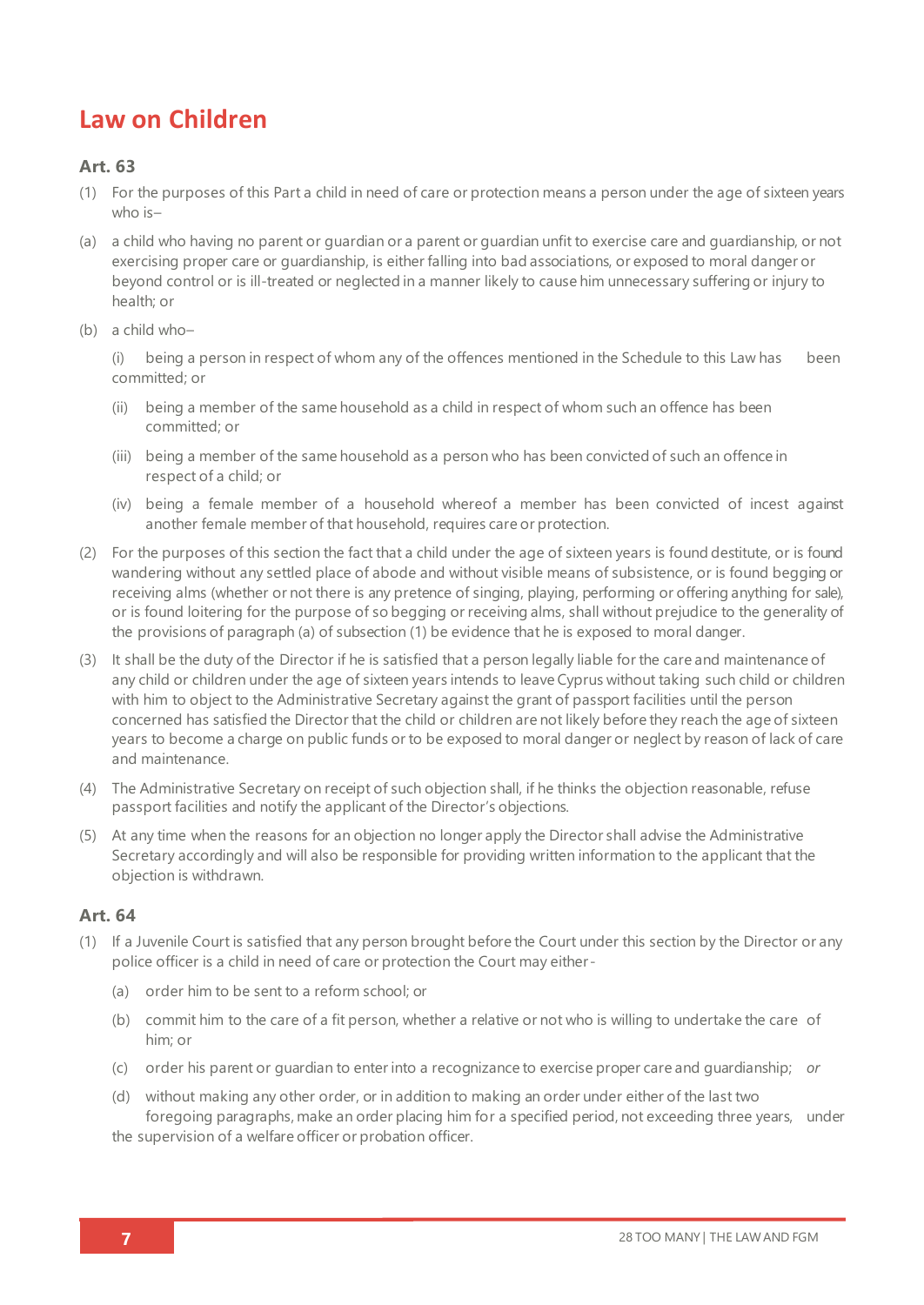- (2) The Director or any welfare officer or any police officer having reasonable grounds for believing that a child is in need of care or protection may bring him before a Juvenile Court; and it shall be the duty of the Director to bring before a Juvenile Court any child who appears to him to be in need of care or protection unless he is satisfied that the taking of proceedings is undesirable in his interests, or that proceedings are about to be taken by some other person.
- (3) An order made under paragraph (d) of subsection (1) of this section placing a child under the supervision of a welfare officer or a probation officer may require the child to comply during the whole or any part of the period specified in the order with such requirements as the Juvenile Court, having regard to the circumstances of the case, considers necessary for the care or protection of the child and, without prejudice to the generality of this subsection, such order may include requirements relating to the residence of the child.

## **Art. 68**

- (1) A welfare officer or police officer or any person specially authorized by a Court may take to a place of safety any child under the age of sixteen in respect of whom any of the offences mentioned in the Schedule has been or is believed to have been committed or who is about to be brought before a Juvenile Court in accordance with any of sections 64 to 67, and a child or young person so taken to a place of safety, may be detained there until he can be brought before a Juvenile Court.
- (2) If a Juvenile Court before which any child under the age of sixteen is brought is not in a position to decide whether any and if so what order ought to be made under sections 63 to 67, it may make such interim order as it thinks fit for his detention or continued detention in a place of safety or for his committal to the care of a fit person whether a relative or not who is willing to undertake the care of him.
- (3) An interim order under subsection (2) shall not remain in force for more than twenty-eight days; but if at the expiration of that period the Court deems it expedient to do so it may make a further interim order.
- (4) A Juvenile Court which considers it expedient to make an interim order under this section may direct that during the period of the order the child shall be kept under observation or medically examined or that suitable social and personal investigations shall be made so as to furnish the Court at the next hearing with any reports considered necessary for the Court to deal with the case.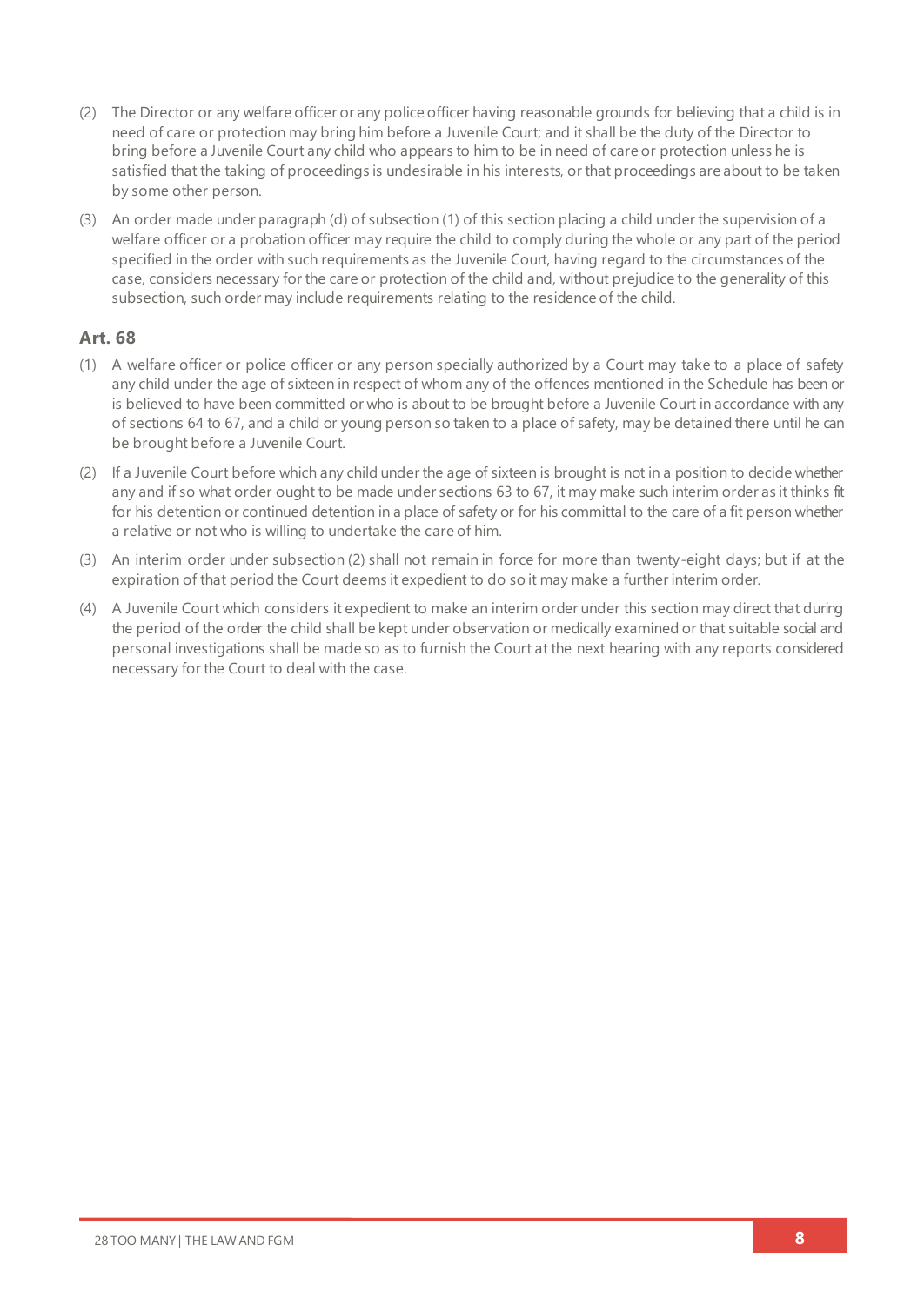- 1 EuroStat (2021) *Population on 1 January by age and sex*. Available at [https://ec.europa.eu/eurostat/databrowser/view/demo\\_pjan/default/table?lang=en](https://ec.europa.eu/eurostat/databrowser/view/demo_pjan/default/table?lang=en) (accessed 17 June 2021).
- 2 Luk Van Baelen, Livia Ortensi and Els Leye (UGent) (2016) 'Estimates of first-generation women and girls with female genital mutilation in the European Union, Norway and Switzerland', *European Journal of Contraception and Reproductive Health Care*, 21(6), pp.474–482. Available a[t https://biblio.ugent.be/publication/8500431](https://biblio.ugent.be/publication/8500431) (accessed 17 June 2021).
- 3 European Institute for Gender Equality (2018) *Female genital mutilation: How many girls are at risk in Cyprus?* Available at <https://eige.europa.eu/gender-based-violence/female-genital-mutilation> (accessed 17 June 2021).
- 4 *International Covenant on Civil and Political Rights* (1966) United Nations Treaty Collection: Status of Treaties*.* Available a[t https://treaties.un.org/Pages/](https://treaties.un.org/Pages/ViewDetails.aspx?src=TREATY&mtdsg_no=IV-4&chapter=4&clang=_en) [ViewDetails.aspx?src=TREATY&mtdsg\\_no=IV-4&chapter=4&clang=\\_en](https://treaties.un.org/Pages/ViewDetails.aspx?src=TREATY&mtdsg_no=IV-4&chapter=4&clang=_en) (accessed 17 June 2021).
- 5 *International Covenant on Economic, Social and Cultural Rights* (1966) United Nations Treaty Collection: Status of Treaties. Available a[t https://treaties.un.org/Pages/](https://treaties.un.org/Pages/ViewDetails.aspx?src=TREATY&mtdsg_no=IV-3&chapter=4) [ViewDetails.aspx?src=TREATY&mtdsg\\_no=IV-3&chapter=4](https://treaties.un.org/Pages/ViewDetails.aspx?src=TREATY&mtdsg_no=IV-3&chapter=4) (accessed 17 June 2021).
- 6 *Convention on the Elimination of All Forms of Discrimination Against Women* (1979) United Nations Treaty Collection: Status of Treaties. Available a[t https://treaties.un.org/Pages/](https://treaties.un.org/Pages/ViewDetails.aspx?src=IND&mtdsg_no=IV-8&chapter=4&clang=_en#9) [ViewDetails.aspx?src=IND&mtdsg\\_no=IV-8&chapter=4&clang=\\_en#9](https://treaties.un.org/Pages/ViewDetails.aspx?src=IND&mtdsg_no=IV-8&chapter=4&clang=_en#9) (accessed 17 June 2021).
- 7 *Convention on the Rights of the Child* (1989) United Nation Treaty Collection: Status of Treaties. Available at [https://treaties.un.org/pages/ViewDetails.aspx?src=TREATY&mtdsg\\_no=IV-11&chapter=4&clang=\\_en](https://treaties.un.org/pages/ViewDetails.aspx?src=TREATY&mtdsg_no=IV-11&chapter=4&clang=_en) (accessed 17 June 2021).
- 8 Council of Europe (2021) *Chart of signatures and ratifications of Treaty 210, Convention on preventing and combating violence against women and domestic violence*. Available at [https://www.coe.int/en/web/conventions/full-list/-/conventions/treaty/197/](https://www.coe.int/en/web/conventions/full-list/-/conventions/treaty/197/?module=signatures-by-treaty&treatynum=210) [?module=signatures-by-treaty&treatynum=210](https://www.coe.int/en/web/conventions/full-list/-/conventions/treaty/197/?module=signatures-by-treaty&treatynum=210) (accessed 17 June 2021).
	- Council of Europe (2021) *Reservations and Declarations for Treaty 210, Convention on preventing and combating violence against women and domestic violence*. Available a[t https://www.coe.int/en/web/conventions/full-list/-](https://www.coe.int/en/web/conventions/full-list/-/conventions/treaty/197/?module=declarations-by-treaty&numSte=210&codeNature=0) [/conventions/treaty/197/](https://www.coe.int/en/web/conventions/full-list/-/conventions/treaty/197/?module=declarations-by-treaty&numSte=210&codeNature=0)

[?module=declarations-by-treaty&numSte=210&codeNature=0](https://www.coe.int/en/web/conventions/full-list/-/conventions/treaty/197/?module=declarations-by-treaty&numSte=210&codeNature=0) (accessed 17 June 2021).

- 9 Council of Europe (2021) *Chart of Signatures and Ratifications of Treaty 005, Convention for the Protection of Human Rights and Fundamental Freedoms*. Available a[t coe.int/en/web/conventions/full-list/-](file:///C:/Users/Danica/Desktop/Law%20Reports/coe.int/en/web/conventions/full-list/-/conventions/treaty/005/signatures) [/conventions/treaty/005/signatures?module=signatures-by-treaty&treatynum=005](file:///C:/Users/Danica/Desktop/Law%20Reports/coe.int/en/web/conventions/full-list/-/conventions/treaty/005/signatures) (accessed 17 June 2021).
	- Council of Europe (2021) *Reservations and Declarations for Treaty 005, Convention for the Protection of Human Rights and Fundamental Freedoms*. Available a[t https://www.coe.int/en/web/conventions/full-list/-](https://www.coe.int/en/web/conventions/full-list/-/conventions/treaty/005/?module=declarations-by-treaty&numSte=005&codeNature=0) [/conventions/treaty/005/](https://www.coe.int/en/web/conventions/full-list/-/conventions/treaty/005/?module=declarations-by-treaty&numSte=005&codeNature=0)

[?module=declarations-by-treaty&numSte=005&codeNature=0](https://www.coe.int/en/web/conventions/full-list/-/conventions/treaty/005/?module=declarations-by-treaty&numSte=005&codeNature=0) (accessed 17 June 2021).

*Cover images:* Oleksandr Savchuk (undated) *View of the city of Pathos, Cyprus. Ancient history, mountains and hills, unique architecture always attract the attention of tourists.* Shutterstock ID 602729789*.*

> Karel Joseph Noppe Brooks (undated) *Close up candid snapshot of laughing African girl in front of wall outdoors.* 123RF ID 58293609.

*Please note that the use of a photograph of any girl or woman in this report does not imply that she has, nor has not, undergone FGM.*